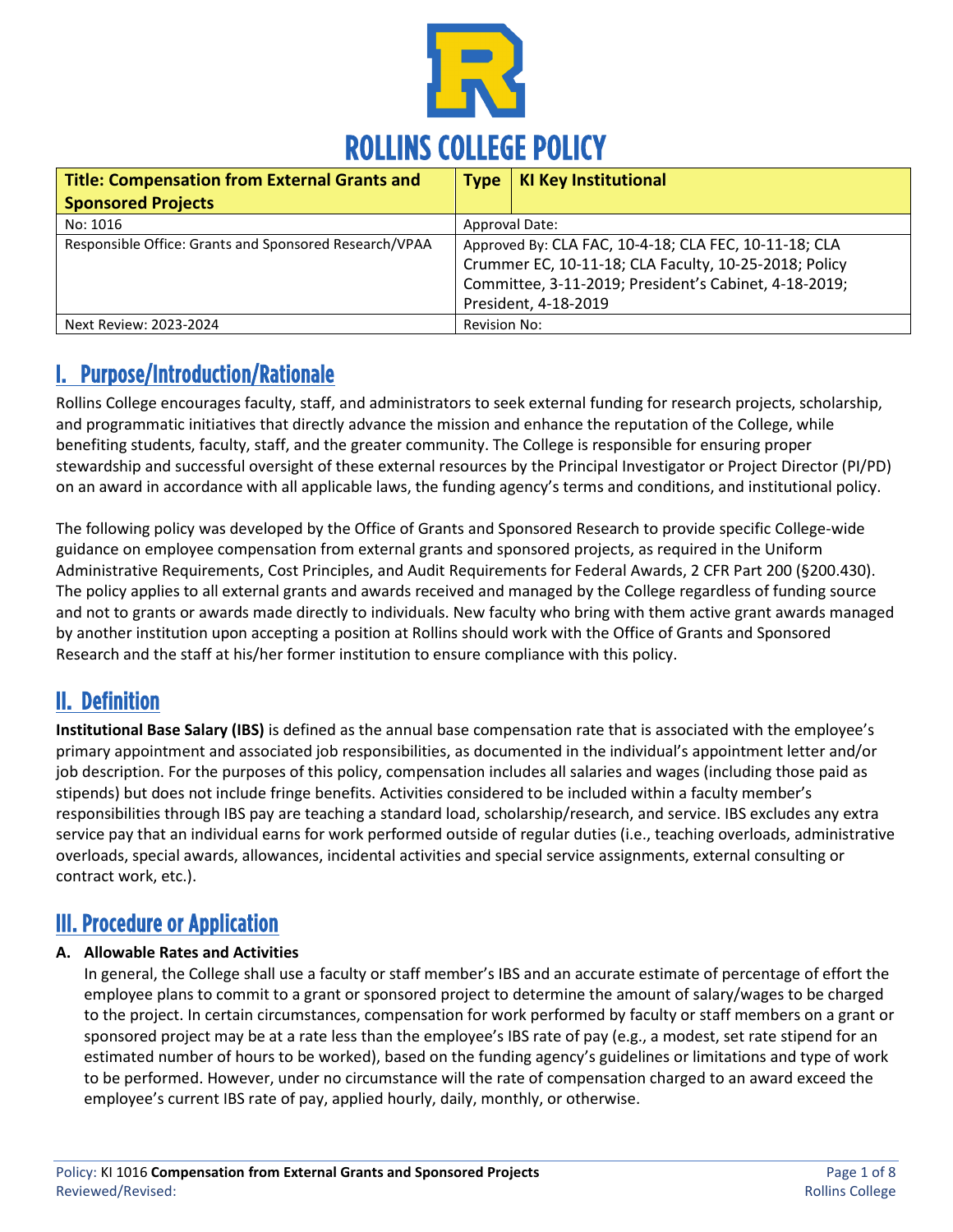Compensation charges to awards may include reasonable amounts for activities contributing and directly related to work under an agreement, such as delivering special lectures about specific aspects of the ongoing activity, writing reports and articles, developing and maintaining protocols (human, animal, etc.), managing substances/chemicals, managing and securing project-specific data, coordinating research subjects, participating in appropriate seminars, consulting with colleagues and students, and attending meetings and conferences.

Under no circumstance will charges to a federal grant exceed the proportionate share of the IBS for the period during which the employee worked on the award, unless prior approval has been received from the funding agency. In addition, all charges for compensation must be clearly and specifically identified in the project budget that is submitted to the funding agency. Any budget modifications that take place post-award may require prior approval from the funding agency (consult with the Office of Grants and Sponsored Research).

#### **1. Summer Salary**

Full-time tenured, tenure-track, and visiting faculty members with standard nine-month academic appointments are permitted to earn up to 2.5 months of summer salary from all grants and sponsored projects. For federal awards, summer salary should be directly proportionate to the individual's current IBS and corresponding percentage of effort to be committed to the project (e.g., one month of full-time effort = one month of salary, at a rate not in excess of current IBS). It should be noted that total salary funded by the National Science Foundation (NSF) is typically limited to two months (or two-ninths) of IBS per calendar year.

Certification of summer effort is required by faculty who are paid summer salary from federal awards (see Section B., below). Faculty who receive summer salary from a sponsored project fund must expend the effort associated with the summer salary during the summer period. Effort expended during the academic year does not satisfy a commitment related to the receipt of summer salary.

Compensation charges for faculty members conducting teaching (non-research) activities during the summer will be based on established institutional summer instructional pay rates.

### **2. Dedicated Release Time for Project Activities**

In most cases, compensation charges to grants and sponsored projects for full-time staff and faculty during the academic year will be in the form of release time or "buy out," which allows the College to partially release the employee from regular responsibilities so that he/she can dedicate an established and approved portion of his/her time and effort on the awarded project. If appropriate and allowable, based on the terms of the funding agency and budget allowances, the percentage of annual effort (and corresponding IBS) bought out should be directly charged to the grant award; this information must be included in the proposal budget unless the release is approved in advance by the College as uncommitted institutional cost-share.

Scholarship and Service Release Method:Tenured, tenure-track, and visiting faculty members with standard nine-month academic appointments are expected to commit their full-time effort during the academic year to teaching, scholarship/research, and service. For budgetary purposes, the College has determined 25% to be a reasonable estimate of a faculty member's time attributed to service and/or scholarship/research activities during the academic year for CLA faculty.\* If appropriate and allowable, based on the terms of the funding agency and budget allowances, CLA faculty conducting work on a grant or sponsored project during the academic year may request from the grant up to 25% of their IBS, directly corresponding to planned effort to be committed to the project. If the full 25% is bought out for a faculty member to commit 25% of his or her annual effort to a grant project over the academic year, the faculty member may not engage in any additional service and/or scholarship/research activities beyond the scope of activities included in the sponsored project during that time period. It should be noted that advising is expected to be undertaken alongside teaching responsibilities and may not be bought out through this method or the course release method outlined below. Any intra-institutional consulting will typically be considered a service activity and will be included in this method.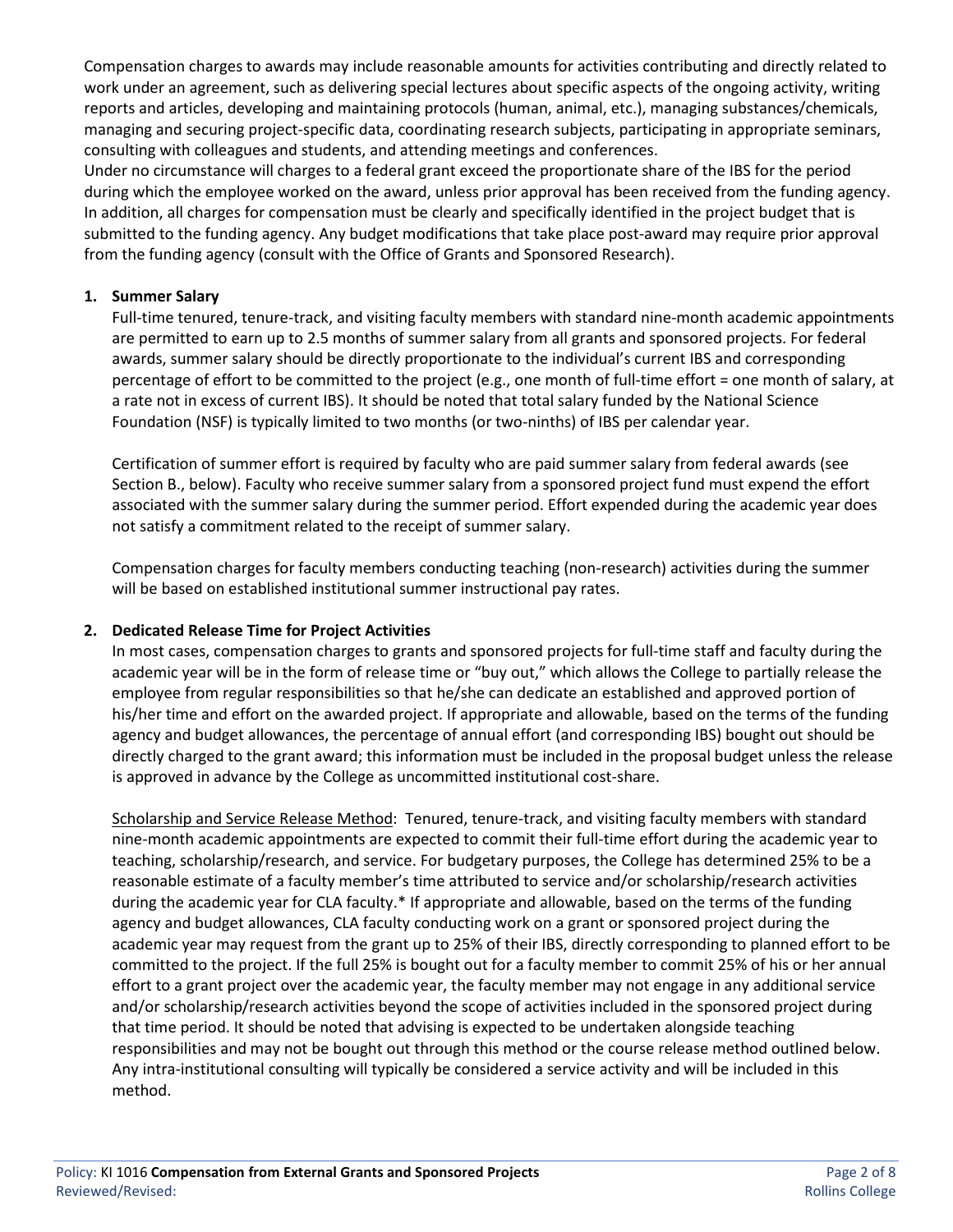\*Note: Crummer faculty shall refer to current Crummer Bylaws (*Article VII: Faculty Evaluations and Performance Expectations*) and use established percentages of professional criteria (i.e., intellectual activities) as outlined therein.

Course Release Method: Course releases for work on sponsored projects will be considered in certain circumstances in which the institution determines the faculty member's time on the project to be substantial and/or the faculty member is unable to be released from existing commitments for scholarship/research and service activities. Faculty members who require a course release to work on a sponsored project should discuss this with their department chair and Dean in the early stages of proposal preparation to be sure that the department can accommodate the request. The Dean must approve all requests for course releases prior to proposal submission. Course releases are typically limited to one per semester.

Federal guidelines require the portion of time for the faculty member committing effort to the grant or sponsored project (not the replacement faculty member's rate); therefore, charges for course releases on all federal grants shall be calculated using the faculty member's institutional base salary rate. If allowed by the funding agency and approved in writing by the Dean, other non-federal awards may charge the faculty member's replacement cost for a course release. For CLA faculty,\* assuming the individual has a standard 3:3 teaching load and taking into consideration the expectations of faculty members to engage in scholarship/research and service work (estimated at 25% of their total annual effort) in addition to their teaching responsibilities (estimated at 75% of their total annual effort), each course release will equate to approximately 12.5% of IBS, not inclusive of associated and allowable fringe benefits.

\*Note: Crummer faculty shall refer to current Crummer Bylaws (*Article VII: Faculty Evaluations and Performance Expectations*) and use established percentages of professional criteria (i.e., teaching activities) as outlined therein.

When a sponsored agreement buys out part of a faculty member's effort through either method listed above, 50% of the resulting salary savings (after any necessary replacement costs have been incurred) will be set aside as a research fund for the faculty member. The other 50% will remain in the Academic Affairs budget, at the discretion of the faculty member's Dean.

Staff Release Time: Staff members may be released from a portion of their regular responsibilities in order to commit a portion of their appointment time on a grant-funded project if their role is determined to be necessary to the project's implementation and the request is included in the proposed budget and approved by the funding agency. In these cases, the staff member and PI/PD must secure written approval from their immediate supervisors and department heads, if applicable, prior to proposal submission.

### **3. Extra Service Pay**

Extra service pay normally represents overload compensation for services and activities above and beyond the scope of those included within the employee's primary appointment, for which they receive institutional base salary and as stated in their appointment letter and/or job description. Tenured, tenure-track, and visiting faculty and staff may be eligible to receive extra service pay on certain grants or sponsored projects if all of the following conditions are met.

- 1) The work or activities to be performed are determined to be above and beyond the scope of those included within the employee's regular responsibilities, for which they receive institutional base salary as stated in their appointment letter and/or job description on file with the Office of Human Resources. The Vice President of Academic Affairs/Provost, in consultation with the Dean of the Faculty, shall make this determination for all faculty positions. The Associate VP of Human Resources (HR) & Risk Management, in consultation with the staff or administrator's supervisor, shall make this determination for all staff positions.
- 2) The work or activities proposed will not interfere with or impede the employee's regular responsibilities.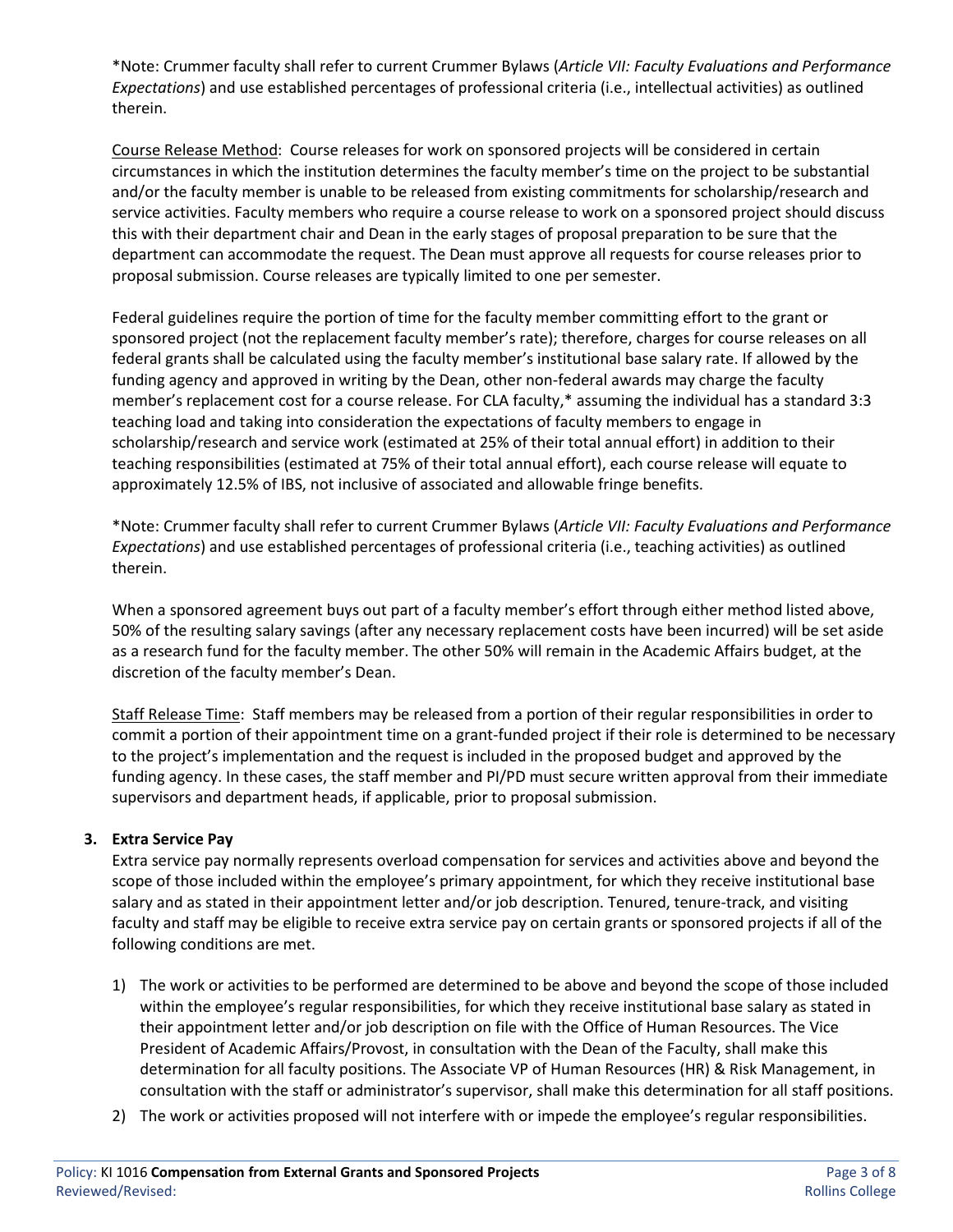- 3) The compensation is reasonable (i.e., consistent with that paid for similar work in other activities at the College or, if not available, in the current labor market), as determined by the HR department and in conformance with established HR procedures.
- 4) The compensation does not exceed the employee's current IBS rate of pay and is commensurate with the amount of additional work performed.
- 5) The work or activities to be performed are considered allowable and abide by all policies and procedures of both the College and the funding agency (including 2 CFR 200), if applicable.
- 6) The arrangement is specifically provided for in the award budget (i.e., salary charge is clearly requested as "extra service pay") or approved in writing by the funding agency.

In general, extra service pay may be charged to grants or sponsored projects for the following:

- Incidental activities, defined as infrequent (i.e., either a one-time assignment or activity occurring not more frequently than one day per month) and temporary (i.e., no more than one year in length). Incidental activities may include serving as a discussion leader or speaker for a community-based event or delivering a special lecture on a topic outside of the individual's field of study. Compensation for incidental activities charged to federal grants are exempt from documentation of personnel expenses (see Section B., below).
- Special service assignments, which may include variable ad hoc work over a longer duration, such as organizing an interdisciplinary workshop or conference on campus; managing a collaborative communitybased research project; or participating in an interdisciplinary faculty or course development project.
- Intra-institutional consulting work if it the consultation is across departmental lines or involves a separate or remote operation or facility.
- External consulting or contract work (corporate or government-sponsored), if the work does not directly involve Rollins students or existing courses.

It is expected that consulting or contract work be restricted to the equivalent of one day per week during the academic year. Faculty should refer to the Rollins College *Faculty Handbook* (Sections II and III, as appropriate) for additional guidance on teaching overloads/employment.

The PI/PD on a sponsored project should work with the Office of Grants and Sponsored Research during the budgeting phase to ensure that administrative approvals are obtained if it is deemed allowable and necessary to increase a part-time employee's hours through work on an external grant. Additionally, the increased hours may change benefits eligibility and must be approved by institutional authorities and budgeted for accordingly. The PI/PD is responsible for ensuring that the employee understands that the increased hours and additional compensation will not be continued beyond the grant period.

Undergraduate and graduate students hired to perform work on a sponsored project will follow the policies and procedures set forth by the Office of Student Employment and Human Resources.

### **4. Sabbatical or Professional Leave Salary**

Faculty planning full-year sabbatical leaves may seek funding from external grants, sponsored projects, fellowships, or residency programs to fully support their academic year salary, up to but not at a level higher than 100% of his/her current institutional base salary, including receipt of any FYRSTs or other internal grants. Faculty may receive additional funds from an award to offset travel, insurance, and living expenses for activities related to the project, if allowed by the funding agency and appropriate in relation to the scope of work to be undertaken. Requests for sabbatical support and related expenses must be included in the proposed budget and approved by the funding agency.

#### **B. Documentation of Personnel Expenses on Federal Grants**

Charges to federal awards for salaries and wages must be based on records that accurately reflect work performed. These records must provide reasonable assurance that the charges are accurate, allowable, and properly allocated.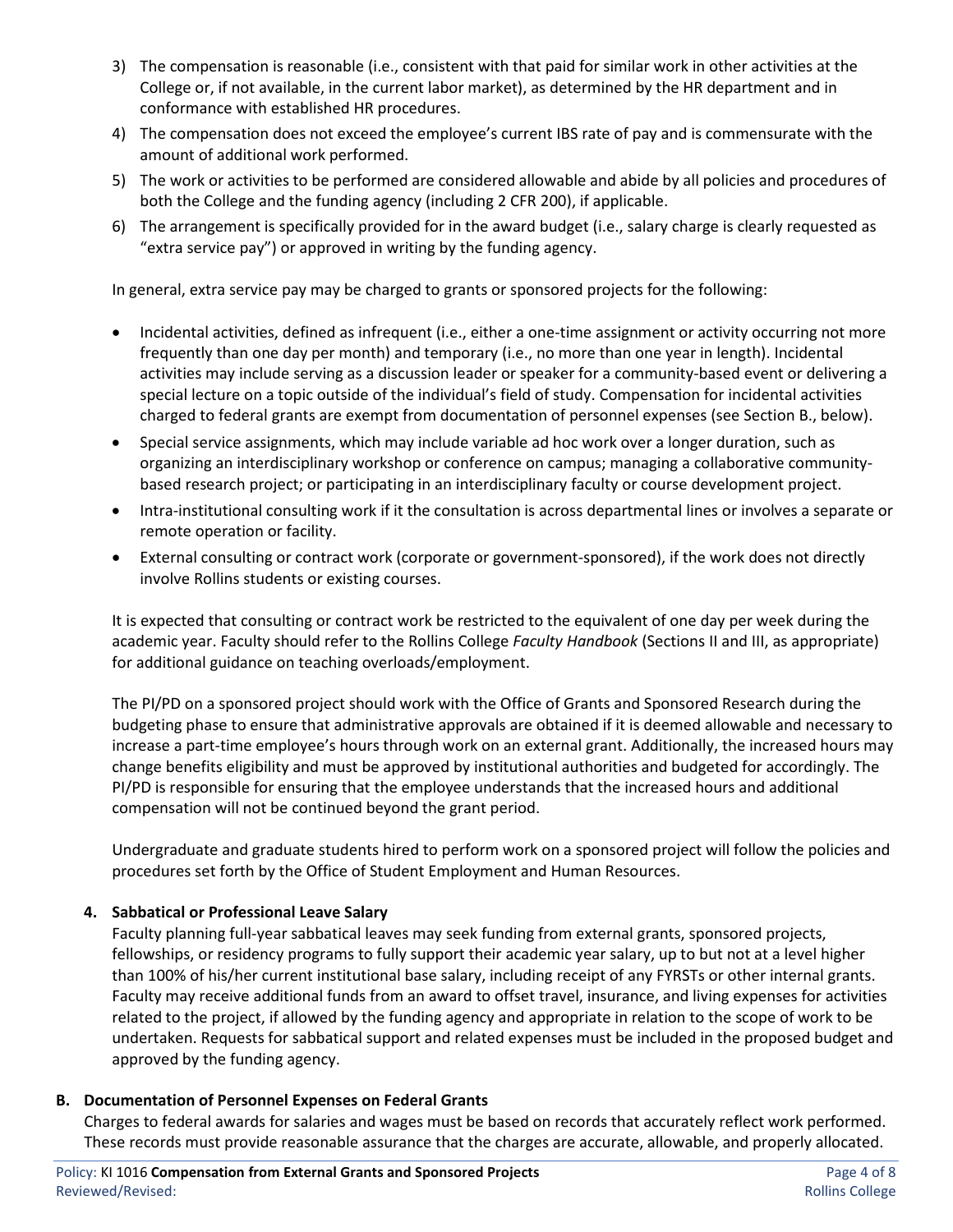They should reasonably reflect the total activity for which the employee is compensated by the College, not exceeding 100% of compensated activities, including all federally assisted and all other activities, on an integrated basis. Upon receipt of a new grant award supporting faculty or staff compensation on a sponsored project, the PI/PD will provide the Director of Grants and Sponsored Research an accurate estimate of time and effort to be expended by the employee on the grant during the upcoming summer, academic year, and/or calendar year. Any Rollins employee performing work beyond what is defined in this policy as an incidental activity on a federal award is required to certify their effort on that project after-the-fact and will comply with the College's *Effort Reporting Procedure* to satisfy this requirement.

### **C. Additional Considerations**

Salaries and wages of employees used in meeting cost sharing or matching requirements must be supported in the same manner as salaries and wages claimed for reimbursement from awards and will follow all policy and procedures as outlined herein.

# IV. Related Policies or Applicable Publications

*See also:* 

- *Rollins College Faculty Handbook (Sections II and III)*
- *Crummer Bylaws (Article VII: Faculty Evaluations and Performance Expectations)*
- *College Policy AC 2006 Faculty Professional Leave, for additional information on the procedures for requesting release time for professional leave during non-sabbatical periods.*

# V. Effective Date

This policy is effective 11/1/18 and supersedes all previously issued versions.

# VI. Appendices/Supplemental Materials

*Appendix 1: Effort Reporting Procedure*

# VII. Rationale for Revision

*Not applicable.*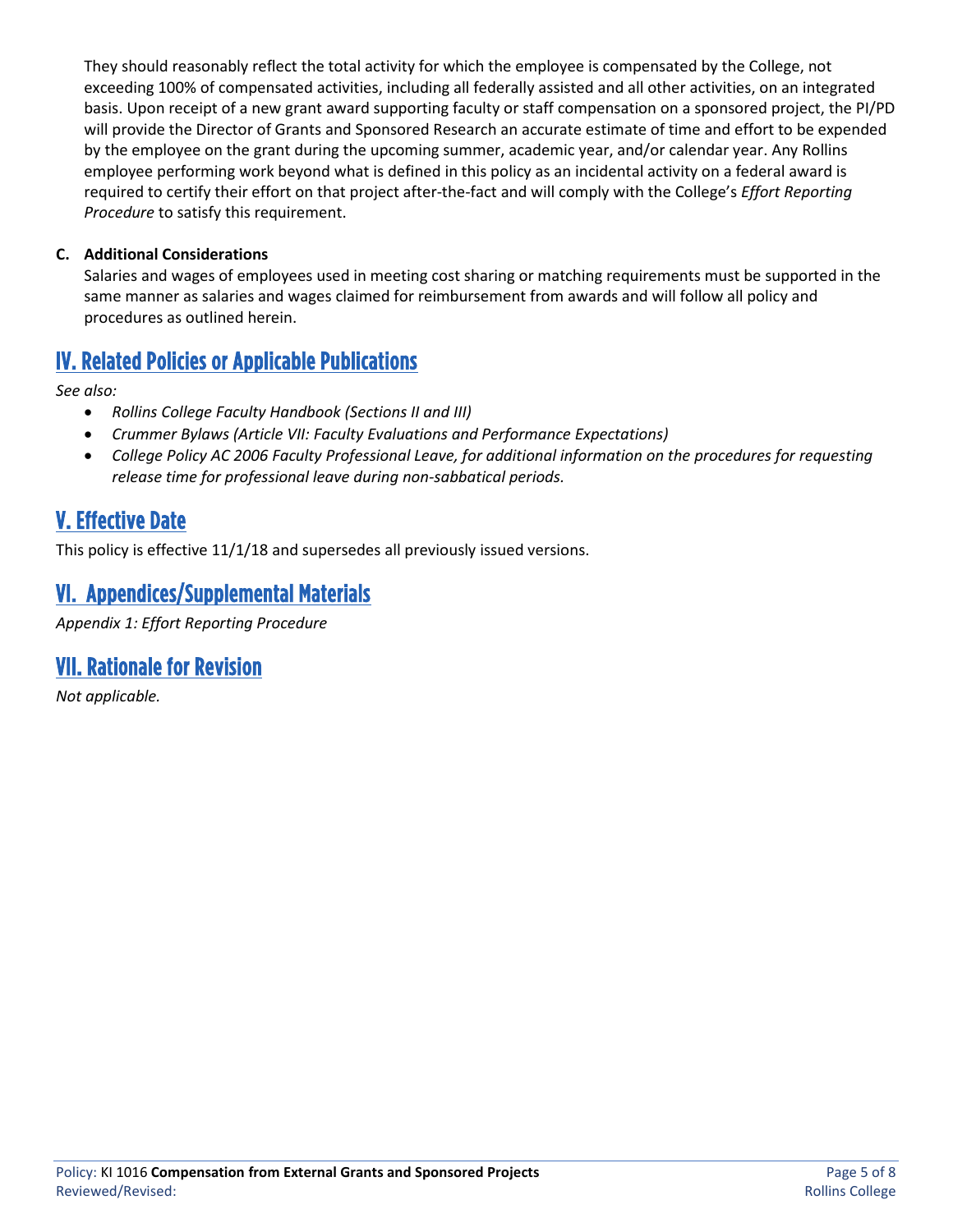### **A. Purpose**

Rollins College is required to document the fair and equitable distribution of charges for employees' services among federal awards and other college activities, as specified in the Uniform Administrative Requirements, Cost Principles, and Audit Requirements for Federal Awards, 2 CFR Part 200 (§200.430). The process outlined in this Effort Reporting Procedure will serve to provide assurance that any charges for salaries and wages to federal awards accurately reflect actual work performed.

## **B. What is Effort?**

Effort is the percentage of an employee's entire work activity devoted to a given task or objective. Effort should be calculated by dividing the number of hours worked on a specific activity by the total number of hours worked on all activities for which the employee is compensated by the College. Total effort must account for 100% of an employee's time, based on a best-estimate percentage distribution across all College-compensated activities.

## **C. How is Effort Reported?**

Rollins will use an after-the-fact Effort Report Form to confirm an employee's effort when that individual is compensated by or has agreed to contribute time to a federal award. The form captures payroll distribution charges for an employee and will provide verification that the charges accurately reflect effort expended by the employee during the reporting period.

Under this system, compensation charges will be made initially on the basis of initial estimates of work to be performed, as stated in the negotiated and approved award documents and confirmed by the Principal Investigator/Project Director (PI/PD) on the project. Reports are then generated from the College's payroll system (through Human Resources) indicating the amount and percentage of the individual's total compensation that was allocated to federal award accounts and other College activities during the reporting period. Employees are expected to review the payroll distribution percentages and corresponding percentages of effort charged to each project or activity and determine whether the percentage of effort charged to the federal award(s) reasonably (within 5%) corresponds to the percentage of the individual's actual effort on the project or activity. The federal government recognizes that within an academic setting, teaching, research, service, and administration are often inextricably intermingled, and a precise assessment of factors that contribute to costs is not always feasible, nor is it expected.

Under no circumstance may the percentage of an individual's salary charged to a federal award exceed the percentage of the individual's effort that is expended on the project during the reporting period. If the percentage of effort expended in a given reporting period is less than the percentage of salary charged to the federal award, the salary charges must be reduced to reflect actual effort.

## **D. Who Must Complete an Effort Report?**

An Effort Report Form must be completed for any Rollins employee performing work on a federal award (e.g., grants, contracts, and subcontracts), including those supported through federal pass-through funding. Faculty and professional staff must certify their own Effort Report Forms. Effort Report Forms for students and any temporary employees charged to a federal award must be certified by the PI/PD of the project.

## **E. What are the Responsibilities of the Principal Investigator/Project Director?**

The PI/PD on the federal award is responsible for ensuring each employee performing work on the project is made aware of his/her level of committed effort to the project and is able to meet those commitments in light of any other College obligations. The PI/PD is also responsible for communicating any significant changes (>5%) to an employee's level of committed effort to the Office of Grants and Sponsored Research in a timely manner. Short term (such as one or two months) fluctuation need not be considered as long as the distribution of salaries and wages is reasonable over the longer term.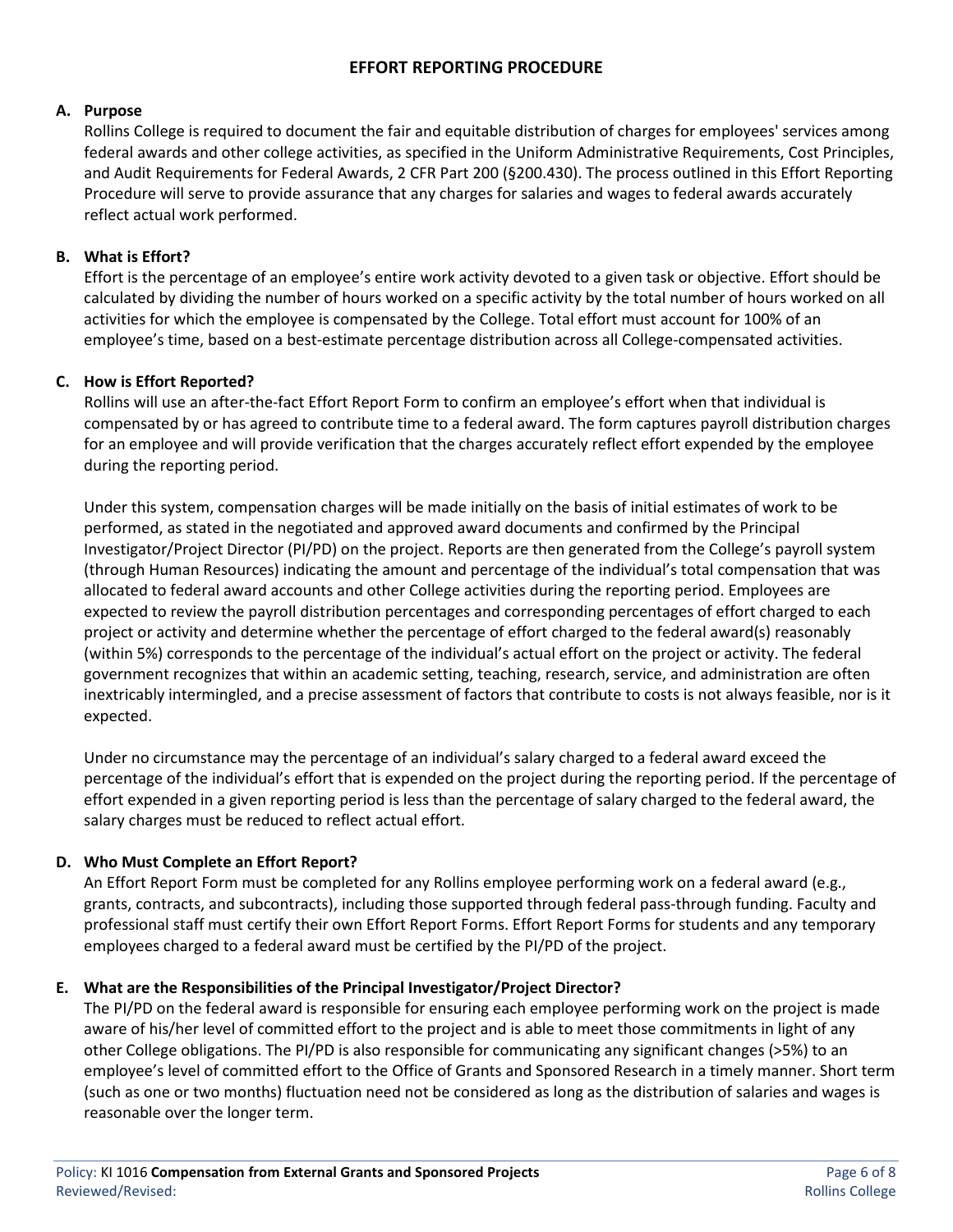To accurately certify effort by students and other temporary employees on a project, the PI/PD should have knowledge of the amount of time spent by these employees on the project. This may, at the PI/PD's discretion, necessitate the use of subsidiary records (e.g., timesheets, activity logs, etc.) or other documentation to adequately confirm an employee's hours or level of effort committed to specific work assignments associated with the project. Lastly, a PI/PD is responsible for understanding the principles of effort reporting as outlined in this procedure and for ensuring that Effort Report Forms completed in connection with their sponsored projects are accurate and returned on time.

## **F. Effort Reporting Periods**

Unless required more frequently for an individual funding agency, effort reports will be generated three times per year for any employee who is either receiving direct salary support from a federal award or contributing mandatory or committed cost-share/matching effort during the respective reporting periods, as follows.

- Fall: September 1 through December 31
- Spring: January 1 through May 31
- Summer: June 1 through August 31

## **G. Procedures for Completing an Effort Report**

The Office of Grants and Sponsored Research will generate an Effort Report Form based on payroll feeds for the selected reporting periods. Effort reports will be distributed to all applicable employees no later than 15 days from the close of a reporting period. If applicable, payroll distribution will reflect the employee's institutional base salary for that individual's standard appointment period, regardless of whether the payout is over 12 months. To complete the Effort Report Form, the employee should first review all of the information on the form for accuracy and note any errors requiring correction by the Office of Grants and Sponsored Research. The employee should then review the Payroll Distribution and Effort columns to determine whether the percentage of the employee's effort charged to the federal award is accurate.

When reviewing and completing an Effort Report Form, the criterion to be used is how the individual's Collegecompensated effort was actually expended over the reporting period. Total effort may not exceed 100% regardless of the number of hours worked and should include all activities for which the individual receives compensation from the College. Total effort is not necessarily based on a standard 37.5-hour work week because it will likely be different for each employee and may vary during the reporting period. As an example, 10% effort = 4 hours for a 40 hour week and 6 hours for a 60-hour week.

An employee's assessment of effort expended over a report period should not include any external consulting or other outside professional activities. Professional services provided outside the institution for non-institutional compensation are not part of total effort for the purpose of the College's Effort Reporting Procedure.

When determining effort, an individual may expend effort without compensation from the sponsor. This is considered cost-sharing. Any mandatory (required by the sponsor) or voluntary committed (not required but written into the proposal budget) cost-sharing must be included in your effort reports. Any additional voluntary uncommitted cost-sharing (not required by the funder and not written into the budget) is not required to be captured in the Effort Report Forms.

If Charged Effort = Actual Effort: Upon reviewing an Effort Report Form, the employee may determine that the percentage of effort charged to the federal award does indeed reasonably reflect an accurate level of effort (within 5%) expended on the federal award(s). In this case, the employee should complete and sign the bottom of the form to certify the employee's effort on the project and return it to the Office of Grants and Sponsored Research. No further action is required.

If Charged Effort < Actual Effort: Upon reviewing an Effort Report Form, an employee may determine that the percentage of effort charged to the federal award is less than the percent of effort that was actually expended on that project, and this is allowable; this is considered uncommitted voluntary cost sharing and is not required to be